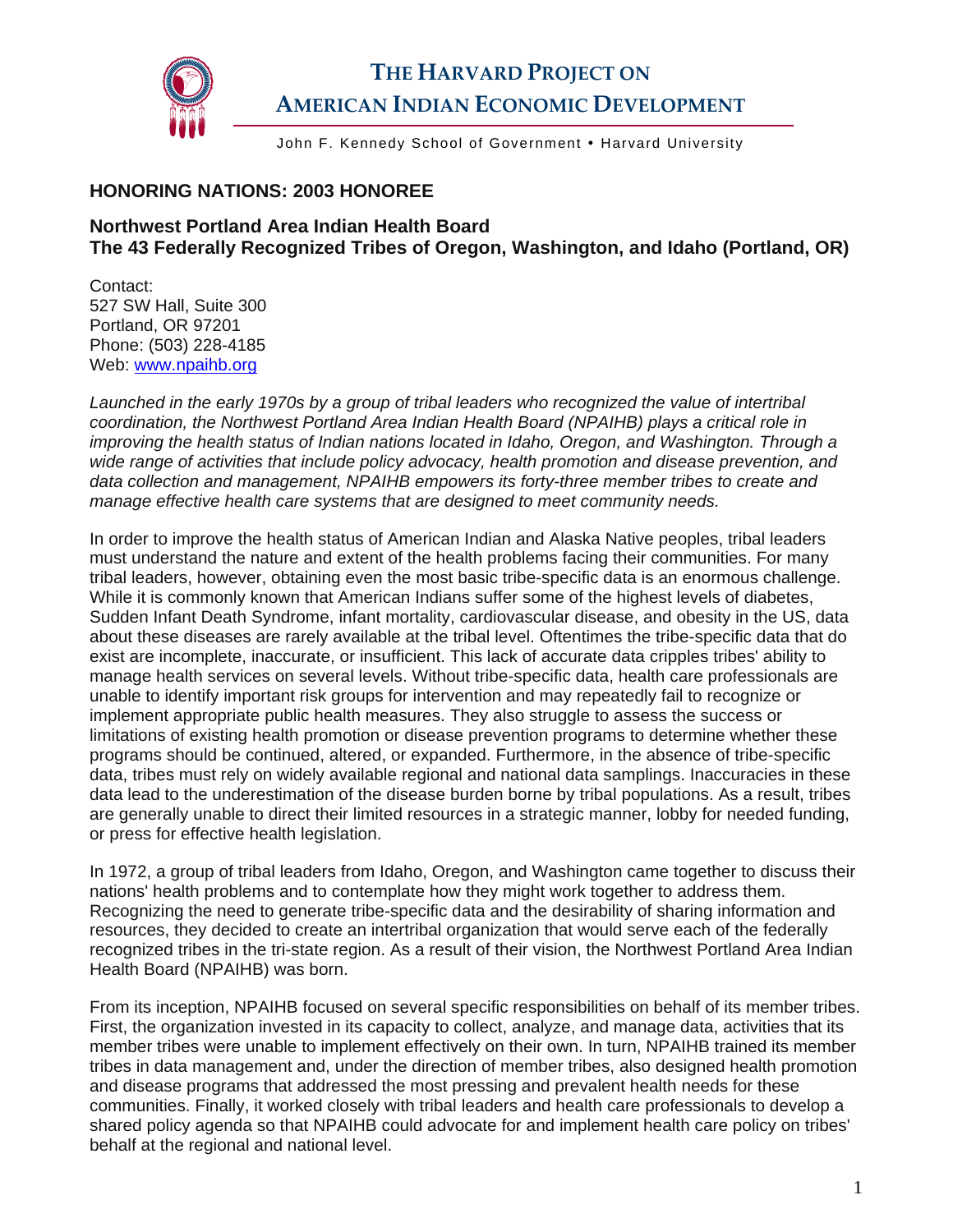A strong organizational structure enables the Northwest Portland Area Indian Health Board to undertake these important responsibilities. NPAIHB is governed by a forty-three-member board of directors that is comprised of representatives from each of the forty-three tribes it serves. Although NPAIHB's member tribes are all different sizes their populations range from sixty-five to ten thousand individuals each tribe enjoys equal representation on the board of directors. This structure keeps the organization focused on concerns and problems that are broadly shared among its membership. Member tribes' confidence in NPAIHB is further bolstered by the board's professionalism and expertise: directors are typically elected tribal officials or health program managers with years of experience. Their high standard of professionalism contributes to NPAIHB's stability. In fact, since the organization's founding in 1972, it has had only three chairpersons. NPAIHB also benefits from clear decision-making processes. The organization holds an annual planning meeting that allows its membership to come to consensus on institutional priorities. It maintains a five-year strategic planning cycle (revised every three years) to address institutional priorities. Additionally, NPAIHB's board meets quarterly to review policies and procedures, resolve pressing issues, learn from tribal programs, and discuss pending health legislation.

Since its creation, the Northwest Portland Area Indian Health Board has played a crucial role in improving the health status of its member tribes as well as tribes throughout Indian Country. Its successes are the direct result of NPAIHB's steady and effective execution of its responsibilities. Paramount among these is NPAIHB's highly successful effort to generate and manage information. NPAIHB has been a key player in the conceptualization of tribal epidemiology centers. In 1997, NPAIHB established the Northwest Tribal Epidemiology Center, or EpiCenter, to facilitate data collection, analysis, and management. In turn, NPAIHB has relied on its increased and improved data to work with tribes in the design and implementation of effective health promotion and disease prevention programs. Today, NPAIHB offers more than two-dozen programs addressing health concerns such as diabetes, the non-ceremonial use of tobacco, women's health, elder's health, suicide, and injury prevention. The EpiCenter enables local sites to continue the work of the projects independently; tribes evaluate and customize their own programs to best suit the needs of their members. NPAIHB's capacity to generate and manage information also makes it a formidable advocate in policy arenas. NPAIHB plays a critical role in drafting and lobbying for health legislation that benefits Indian County generally. Responding to the expectation of member tribes that it will accept a leadership role in Indian health care issues, NPAIHB does not shy away from wielding its expertise in guiding national Indian health policy.

These successes in data collection, health program implementation, and policy advocacy are most importantly measured in the improved health of the Northwest tribal communities. In the Northwest region, mortality rates from infectious diseases, gastrointestinal diseases, and tuberculosis among Indians have fallen dramatically. Deaths from Sudden Infant Death Syndrome have declined. The growth of other diseases including diabetes, HIV/AIDS, cancer, and tobacco related illnesses has been slowed through the implementation of effective health promotion and disease prevention programs.

The Northwest Portland Area Indian Health Board's remarkable successes confirm that, in health services management, information is power. NPAIHB's Northwest Tribal Epidemiology Center is the first and still the largest tribal epidemiology center in the nation. Through the EpiCenter, NPAIHB trains member tribes in appropriate data collection, the proper use of relevant statistical analysis software, and data management. The EpiCenter regularly implements innovative information programs that enable tribes to work increasingly independently. Now, member tribes' ability to cite sound statistical evidence regarding disparities in health status between their own people and surrounding populations allows them to garner needed funding and implement effective health services.

While information is power in the hands of tribes, it is NPAIHB's organization as an intertribal entity that ensures its members' continuing access to information. Member tribes can tap into NPAIHB's expertise not only in data collection and management, but also in a host of health-related services including health promotion and disease prevention program operation, billing, the administration of Medicare and Medicaid, and third party reimbursements. Through NPAIHB, individual tribes hold